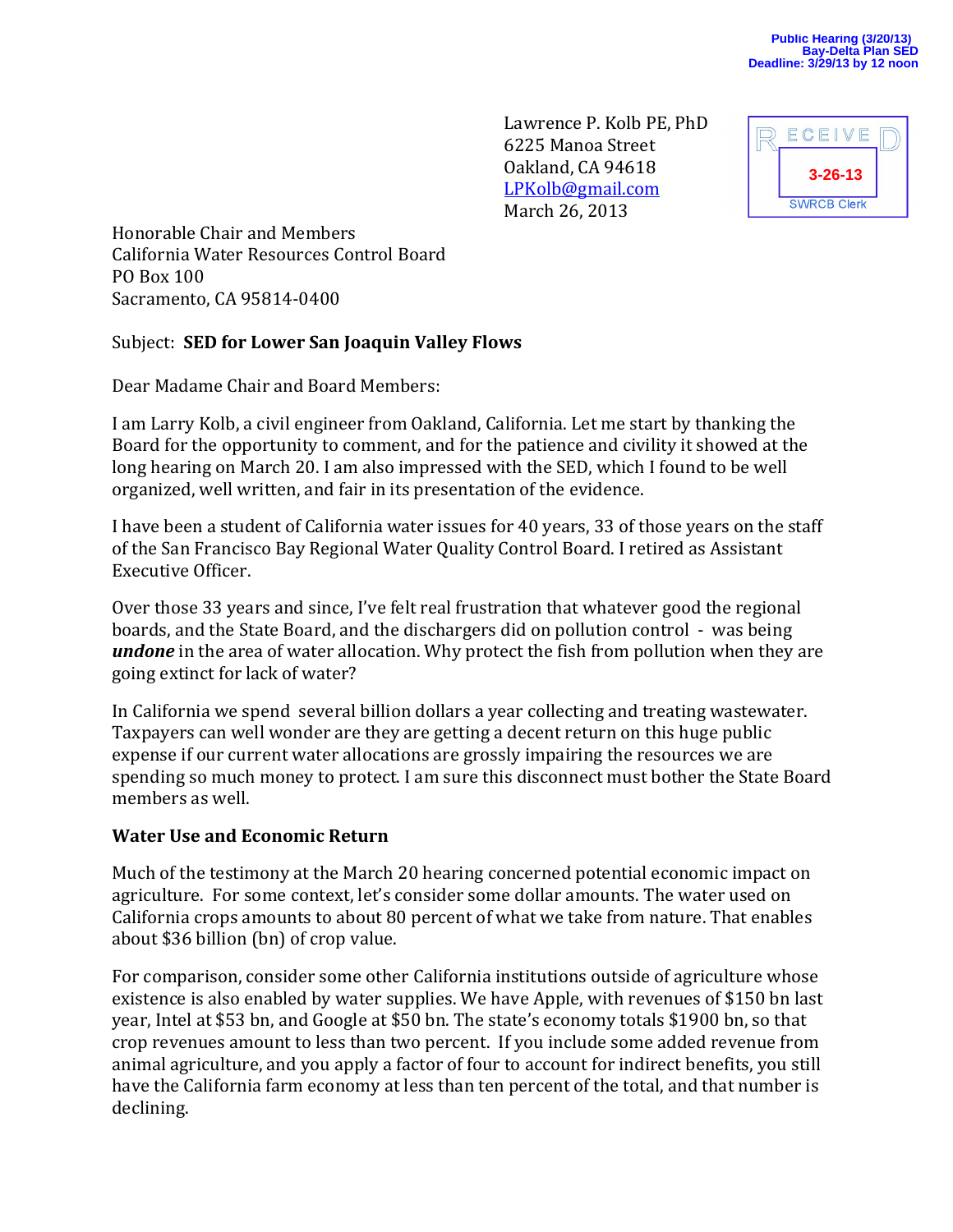The prodigiously successful companies I just cited are located in California for good reasons, and one is the quality of life they can offer their workforce. A good part of what makes up quality of life is environmental quality, and that includes water and wildlife. The notion that we should compromise our legacy of breathtaking salmon runs to grow more subsidized cotton or other low value crops is just wrong - bad for our environment and bad for our economy. We do have enough water for fish and people and a healthy farm economy, but we need some changes in the way we use our water.

# **Preferred Alternative for San Joaquin Valley Outflow**

A goal of 35% of unimpaired flow is given as the preferred alternative in the SED. It goes on to describe the consequences of this, but nowhere is there a real justification, or a description of the tradeoffs made in arriving at the 35% figure. This is especially striking given the thoughtful justification for the 60% value needed to protect fish given in the State Board's 2010 Delta Flows Criteria Report.

In its discussion of groundwater impacts, the report assumes that farm water consumption will remain unchanged, with any lessening of surface water diversions made up for by pumping, or overpumping groundwater. It appears that this Board is accepting the abuse of groundwater resources when it tries to protect surface water. I am sure this is not the case, but the SED should identify groundwater overdrafting as problematic, and cite potential actions that Board could take to prevent this.

There is only passing recognition that farm water use efficiency can be improved. Too much current situation is assumed to acceptable.

# **Better Water Use Efficiency to Lessen Water Diversions**

The SED should not assume that we must accommodate existing patterns of farm water use. Instead the SED should make a realistic and justified finding that farm water use can be significantly reduced, using some combination of the following:

 **Shift crops** away from thirsty, low value field crops like alfalfa, rice, and cotton, which use over 60% of our farm water statewide and contribute only 17% of crop revenue. Almost half the water taken from nature and used on low value field crops **adds only one third of one percent to the state's economy**. We need to move toward the crops for which our state is famous, like fruit, vegetable and orchard crops. These high value crops also provide the most farm employment.

 Use **more efficient irrigation methods**, especially drip or subsurface injection, and socalled weather based irrigation scheduling. This can be facilitated with state assistance as described below.

 **Use reclaimed urban effluent**, where feasible, for irrigation of non-food crops. Let's use Modesto as an example. There are cities in the Valley surrounded by irrigated farmland, yet almost none of its treated effluent is reclaimed, because the farmers get freshwater at nominal cost. If treated effluent were substituted, there would be more water for the river. (Fresno has long done this, but it had to purchase outright much of the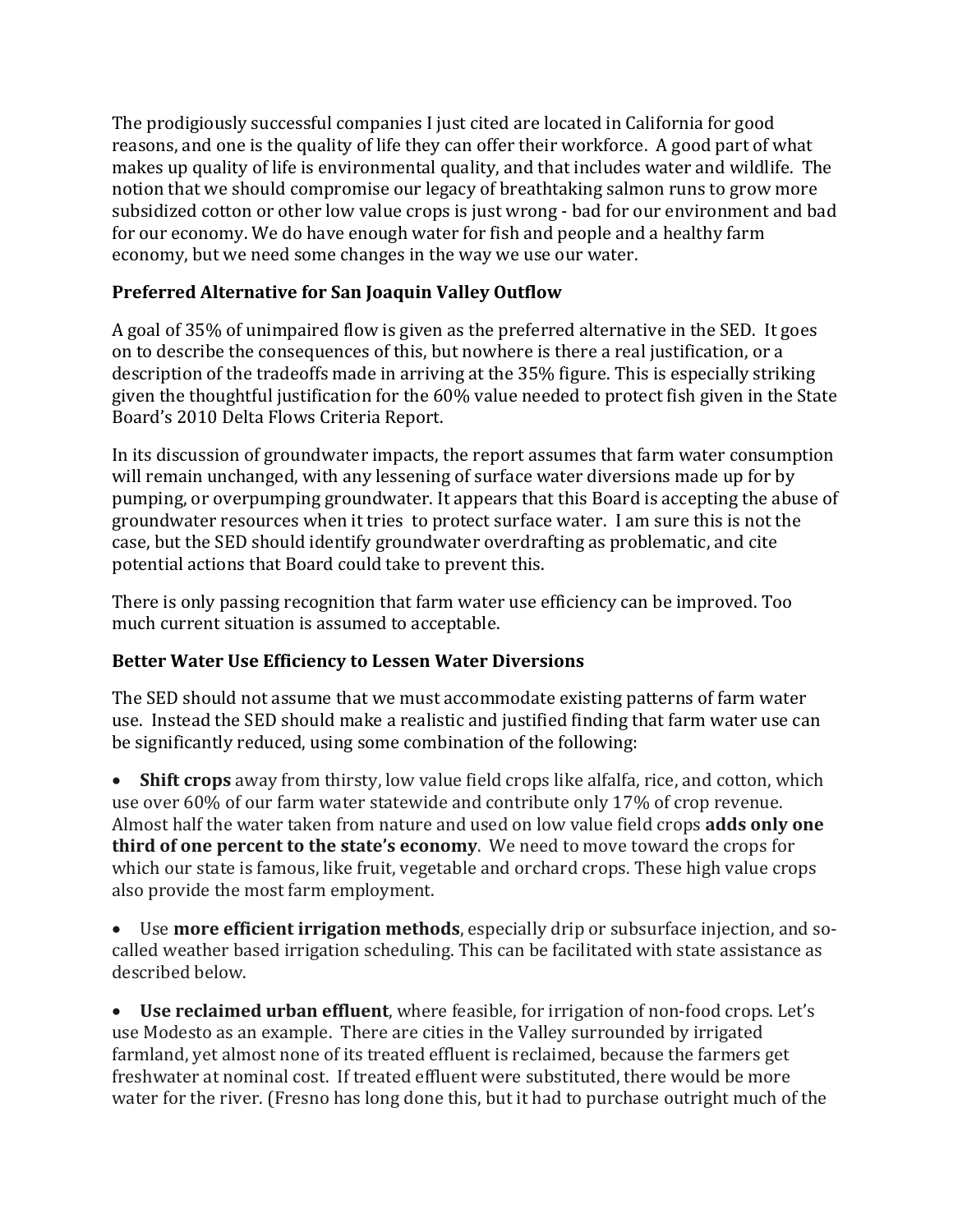acreage irrigated for lack of farmers willing to use its effluent).

 **Stop irrigating unsuitable lands**. Here the obvious example, is the toxic westside soils such as those in Westlands Water District, where toxic selenium is converted first from an inert form to dissolved one, and then to a bioavailable form, and now into a toxic time bomb of accumulated subsurface pollution. I understand that Westlands is not considered part of the LSJV, but the water used in Westlands could be put to better use elsewhere.

 If necessary for fish protection, have the State make outright **purchase of land and/or water rights** so as to keep more water for nature. At current prices for irrigated farmland in California, a one-time investment of \$3 billion would secure permanent rights to an additional million acre feet of water left in the river. The fisheries benefit would be huge.

### **Incentives for Needed Changes**

The kinds of changes in water use described above can be made using the incentives described below. The fact that these actions would be politically controversial is no excuse for their being ignored. Any meaningful change in California water will be politically controversial. Here are the kinds of incentives that would work:

1. **Regulatory actions**, like this current San Joaquin Valley flows process, and using the 'waste and unreasonable use' doctrine where those conditions exist. This Board should stop pretending it is impotent where water rights and water waste is concerned.

2. **Reform water rights**, as needed, to see that conserved water from efficiency improvements is retained for fisheries protection, and not just assigned to the next guy in line. If the State Board cannot legally make such changes on its own authority, it should identify needed changes in the law.

3. **Better regulate groundwater** to either adjudicate groundwater in the SJV basisn, or otherwise end the unsustainable overdrafting of its groundwater resources. (Of course this need is even more pressing in the Tulare Basin). If new legislation is needed, the State Board should identify specifically what is needed.

4. **Establish a public goods charge** for all surface and groundwater withdrawals by all users. This is an old idea that has generated renewed interest. This would create an incentive for all parties to use water more efficiently, whereas now we incentive waste through cheap water. This public goods charge would generate revenue to help pay for changes needed to make major water efficiency improvements and for land acquisitions. Here the chief recipients would be farmers. Again, this would generate revenue, not deplete it like the tunnel proposal.

Almost all the water conservation measures and the methods for achieving them as described above would be controversial. On the other hand we should all understand by now that ducking needed actions, by sticking to the old religion of 'no net loss of exports', of eternal water rights, of kicking the can down the road, does not work. Nor does waiting for consensus to emerge – consensus will never happen. The current situation begs for State Board leadership, and that means State Board courage.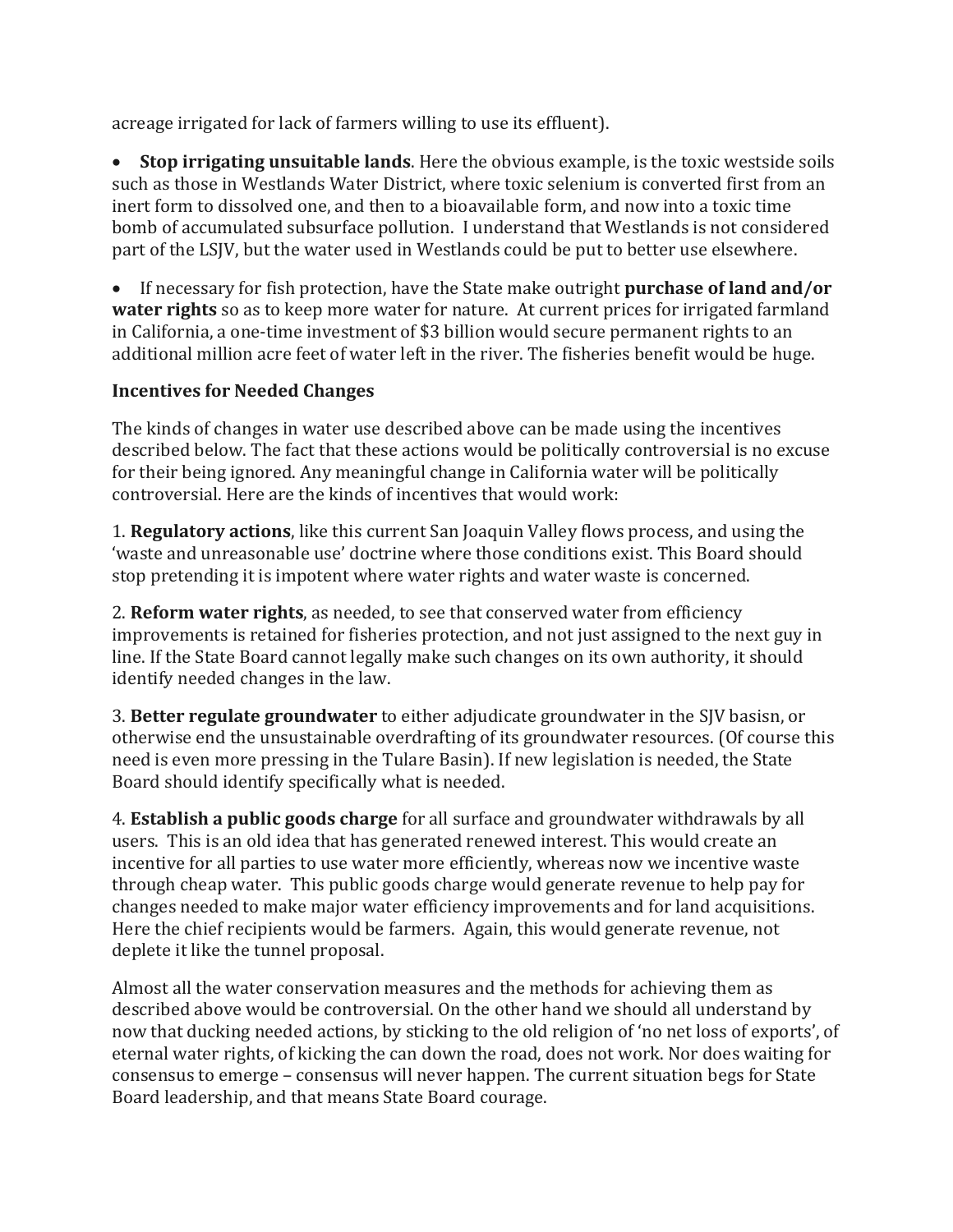## **Comments on March 20 Hearing Testimony**

Some of the testimony at the March 20 hearing is worthy of comment and response.

# **Farming in the Lower San Joaquin Valley**

Let me start by concurring with the common view that farming in the Lower San Joaquin Valley has a lot to commend it. It's mostly family farms of modest size, owned and managed by people who live there, and the farms yield mostly high value crops: vegetables and melons, orchard crops like almonds, and fruit crops. Also, Lower San Joaquin Valley agriculture is mostly sustainable environmentally. Soils are of granitic origin, and are therefore free of the elements like selenium that make westside agriculture so dangerous to nature.

# **Farm Crops Are Not at Risk**

One allegation made by many speakers from the farm sector was catastrophic consequences of the modest increase in river flows to 35 percent that is the recommended alternative.

The alternative analyzed in the draft SED that is closest to 35 percent is Alternative 3, somewhat higher at 40 percent. For the 40 percent alternative, the SED identifies the impact on agriculture is reductions by ten percent or more of "…Corn, Field, Pasture and Rice…" crops, not produce, orchard, or fruit crops. As noted in my testimony, these have much lower value per acre than vegetable, orchard or fruit crops. **None** of the high value crops are identified as being lost under Alternative 3.

It seems to me that your Board was hearing heated testimony, sincere I am sure, about consequences it does not foresee taking place. This analysis supports Alternative 3, at 40 percent, a little better than the recommended 35 percent.

# **San Joaquin Valley Unemployment**

Unemployment in the Lower San Joaquin Valley is now running around 14 to 17 percent, more than half again the state's average. Most of these counties have some of the highest percent poverty numbers in the nation, even though the counties overall are not especially poor by national standards.

A procession of Valley state and federal legislators, all Republicans and almost all Anglos, lamented high unemployment among impoverished Hispanic populations. Although these legislators routinely vote against programs to help these people, they were happy to use them as a debating point in complaining about any restriction on waster deliveries. It would be nice if Valley legislators who represent Hispanics cared about them outside of water debates.